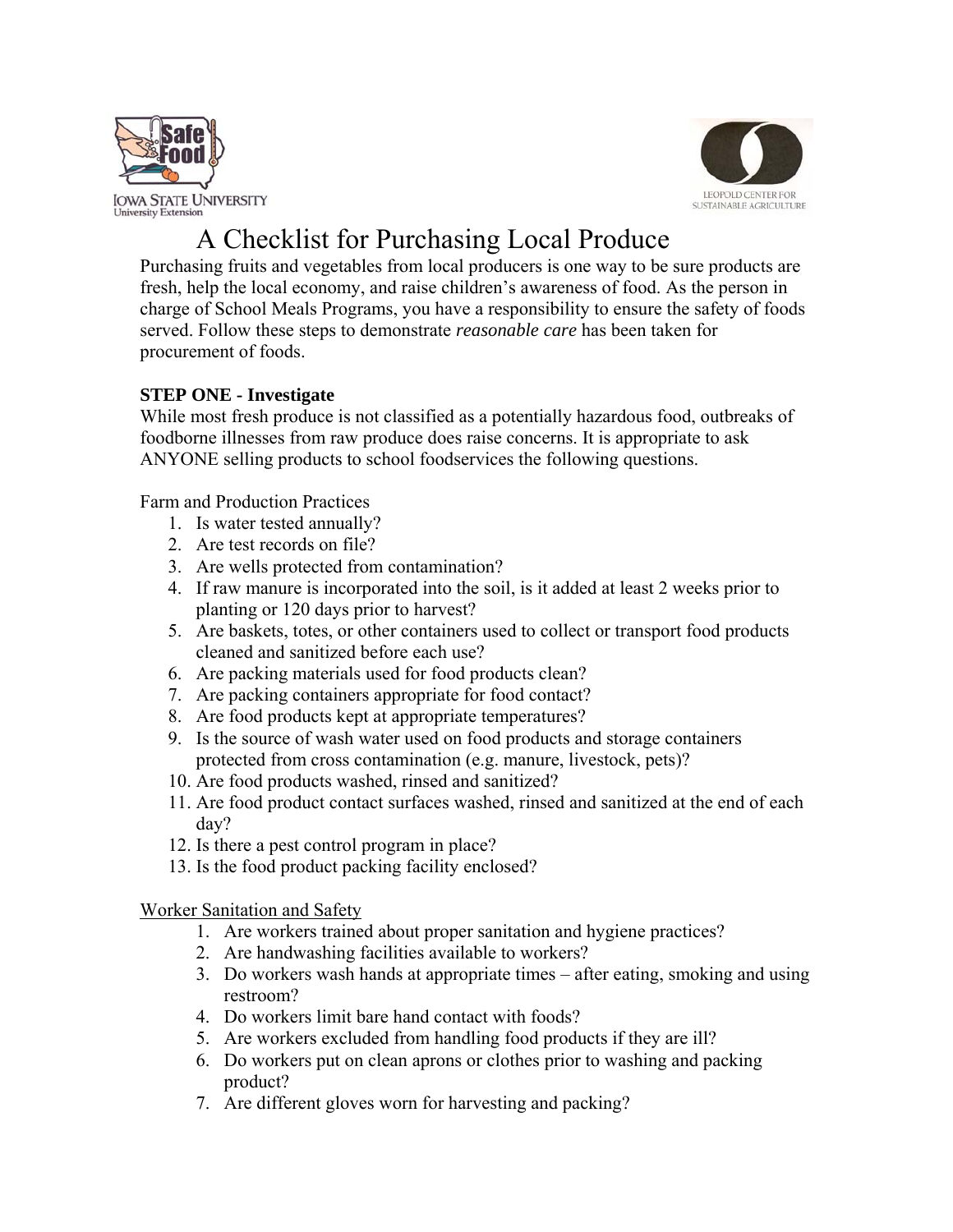**Sources:** Good Agricultural Practices Project, Cornell University at http://www.gaps.cornell.edu ;Good Agricultural Practices, New England Extension Food Safety Consortium at http://www.hort.uconn.edu/IPM/foodsafety/index.htm ; and Foodborne Illness Education Information Center, USDA/FDA at http://www.peaches.nal.usda.gov/foodborne/fbindex/Produce.asp

## **STEP TWO - Communicate**

Resolve the following with the producer PRIOR to purchasing.

- 1. Ordering procedures:
	- ٠How far in advance will producer be able to inform you of available product?
	- ٠How can orders be placed? (By phone, FAX, online?)
	- ٠What is communication process if producer is unable to complete order (amount or quality) and what is the timeframe for this notice?
	- ٠What is the price and unit of costing?
- 2. Delivery procedures:
	- ٠When is the best time for orders to be received?
	- ٠What is frequency of deliveries?
- 3. Payment procedures:
	- ٠What is lead time required by school district accounting office to add vendors?
	- ٠What is number of additional vendors that can be added?
	- ٠What is the timing for payment of invoices?
- 4. Specifications:

٠ What is the desired quality, size, package unit and other specific information about the product that the producer needs to know?

٠ What substitutes are acceptable?

٠What is inappropriate packaging? Note that package must protect integrity of food items - large garbage bags are not acceptable!.

## **STEP THREE – Promote**

Promote use of locally grown foods with children, teachers, and administrators in the schools and parents and other individuals living in the community. (Promotion of local farms may allow for leverage in price negotiations).

- 1. Identify food sources on published menus ie. Apples from Jone's Orchards
- 2. Communicate with classroom teachers about local food products available for classroom lessons.
- 3. Feature locally grown foods on the menus.
- 4. Make table tents and cafeteria posters to show where food product is grown.
- 5. Report to district school board your efforts in working with local food producers.
- 6. Contact local newspaper for feature stories on local growers working with the school.
- 7. Present information about the use of local food products to the PTA or PTO.